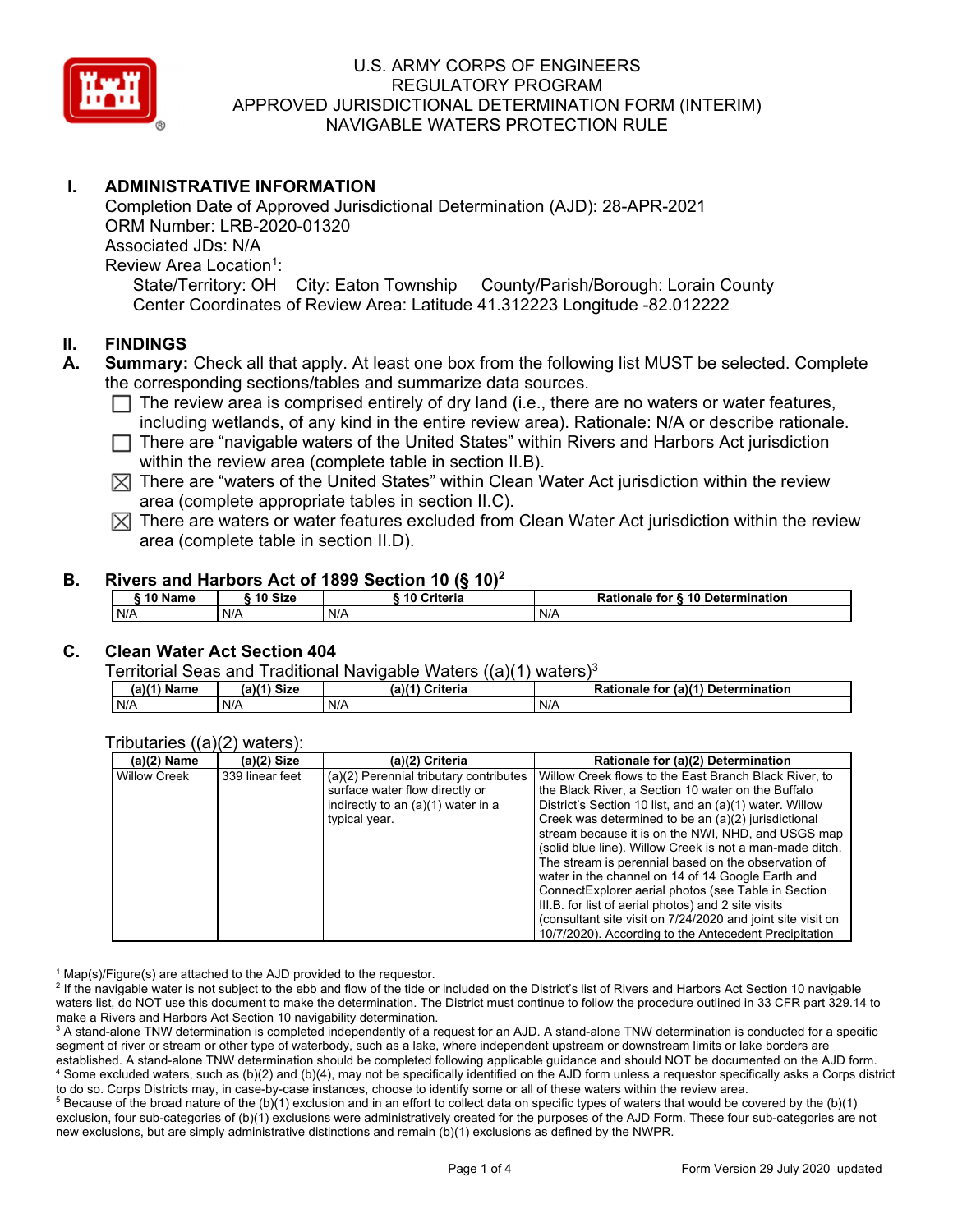

|  | Tool, the 16 observations of water in the channel, 9    |
|--|---------------------------------------------------------|
|  | were during normal conditions, 5 were during wetter     |
|  | I than normal conditions, and 2 were during drier than  |
|  | normal conditions. Therefore, Willow Creek is an (a)(2) |
|  | perennial stream.                                       |

Lakes and ponds, and impoundments of jurisdictional waters ((a)(3) waters):

| (a)(3)<br>(a)(3)<br><b>Name</b><br><b>Size</b> |  | (a)(3)<br>Criteria | Rationale<br>(a)(3) Determination<br>for |  |
|------------------------------------------------|--|--------------------|------------------------------------------|--|
| N/A<br>N/A                                     |  | N/A                | N/A                                      |  |

#### Adiacent wetlands ((a)(4) waters):

| $(a)(4)$ Name | $\cdots$<br>$(a)(4)$ Size | (a)(4) Criteria                           | Rationale for (a)(4) Determination                        |
|---------------|---------------------------|-------------------------------------------|-----------------------------------------------------------|
| Wetland C     | 4.28 acres                | $(a)(4)$ Wetland abuts an $(a)(1)-(a)(3)$ | Wetland C directly and physically connects to Willow      |
|               |                           | water                                     | Creek, a perennial (a)(2) stream, located immediately     |
|               |                           |                                           | to the south of the wetland and discussed in Section      |
|               |                           |                                           | II.C. (Tributaries ((a)(2) waters)). On the site visit on |
|               |                           |                                           | October 7, 2020, the Corps observed that the wetland      |
|               |                           |                                           | extends to, and physically connects to, Willow Creek.     |
|               |                           |                                           | Wetland C is directly and physically connected to         |
|               |                           |                                           | Willow Creek. In conclusion, Wetland C is an (a)(4)       |
|               |                           |                                           | abutting wetland and is therefore jurisdictional.         |

### **D. Excluded Waters or Features**

Excluded waters  $((b)(1) - (b)(12))^{4}$ 

| <b>Exclusion Name</b> | $\frac{1}{2}$<br><b>Exclusion Size</b> | (2)<br>Exclusion <sup>5</sup> | <b>Rationale for Exclusion Determination</b>                                                                                                                                                                                                                                                                                                                                                                                                                                                                                                                                                                                                                                                                                                                                                                                                                                                                                                                    |
|-----------------------|----------------------------------------|-------------------------------|-----------------------------------------------------------------------------------------------------------------------------------------------------------------------------------------------------------------------------------------------------------------------------------------------------------------------------------------------------------------------------------------------------------------------------------------------------------------------------------------------------------------------------------------------------------------------------------------------------------------------------------------------------------------------------------------------------------------------------------------------------------------------------------------------------------------------------------------------------------------------------------------------------------------------------------------------------------------|
| Wetland A             | 0.1 acres                              | (b)(1) Non-adjacent wetland   | The closest (a)(2) water to Wetland A is Willow Creek<br>located to the south and discussed in Section II.C.<br>(Tributaries $((a)(2)$ waters)) above. Wetland A is at an<br>elevation of 799.8 feet while the stream is at an<br>elevation of 787.2 feet, a difference of 12.6 feet.<br>Wetland A is 794.7 linear feet from the stream. Based<br>on the horizontal and vertical distance from the stream,<br>this wetland is not connected to and will not be flooded<br>by the stream in a typical year. This wetland is<br>surrounded by uplands and is entirely on-site. The<br>entire perimeter was observed and no direct<br>connections to an $(a)(1)-(a)3)$ water were observed. It<br>isn't physically separated from an $(a)(1)-(a)(3)$ water by<br>any natural berms or similar natural feature nor is it<br>physically separated from an $(a)(1)-(a)(3)$ water only by<br>artificial structure/features Therefore, this wetland is<br>non-adjacent. |
| Wetland B             | 0.1 acres                              | (b)(1) Non-adjacent wetland   | The closest (a)(2) water to Wetland B is Willow Creek<br>located to the south and discussed in Section II.C.<br>(Tributaries $((a)(2)$ waters)) above. Wetland B is at an<br>elevation of 799.9 feet while the stream is at an<br>elevation of 787.2 feet, a difference of 12.7 feet.<br>Wetland B is 794.7 linear feet from the stream. Based<br>on the horizontal and vertical distance from the stream,<br>this wetland is not connected to and will not be flooded                                                                                                                                                                                                                                                                                                                                                                                                                                                                                          |

 $^1$  Map(s)/Figure(s) are attached to the AJD provided to the requestor.<br><sup>2</sup> If the navigable water is not subject to the ebb and flow of the tide or

<sup>2</sup> If the navigable water is not subject to the ebb and flow of the tide or included on the District's list of Rivers and Harbors Act Section 10 navigable waters list, do NOT use this document to make the determination. The District must continue to follow the procedure outlined in 33 CFR part 329.14 to make a Rivers and Harbors Act Section 10 navigability determination.

 $^3$  A stand-alone TNW determination is completed independently of a request for an AJD. A stand-alone TNW determination is conducted for a specific segment of river or stream or other type of waterbody, such as a lake, where independent upstream or downstream limits or lake borders are established. A stand-alone TNW determination should be completed following applicable guidance and should NOT be documented on the AJD form. 4 <sup>4</sup> Some excluded waters, such as (b)(2) and (b)(4), may not be specifically identified on the AJD form unless a requestor specifically asks a Corps district to do so. Corps Districts may, in case-by-case instances, choose

to do so. Corps Districts may, in case-by-case instances, choose to identify some or all of these waters within the review area.<br><sup>5</sup> Because of the broad nature of the (b)(1) exclusion and in an effort to collect data on s exclusion, four sub-categories of (b)(1) exclusions were administratively created for the purposes of the AJD Form. These four sub-categories are not new exclusions, but are simply administrative distinctions and remain (b)(1) exclusions as defined by the NWPR.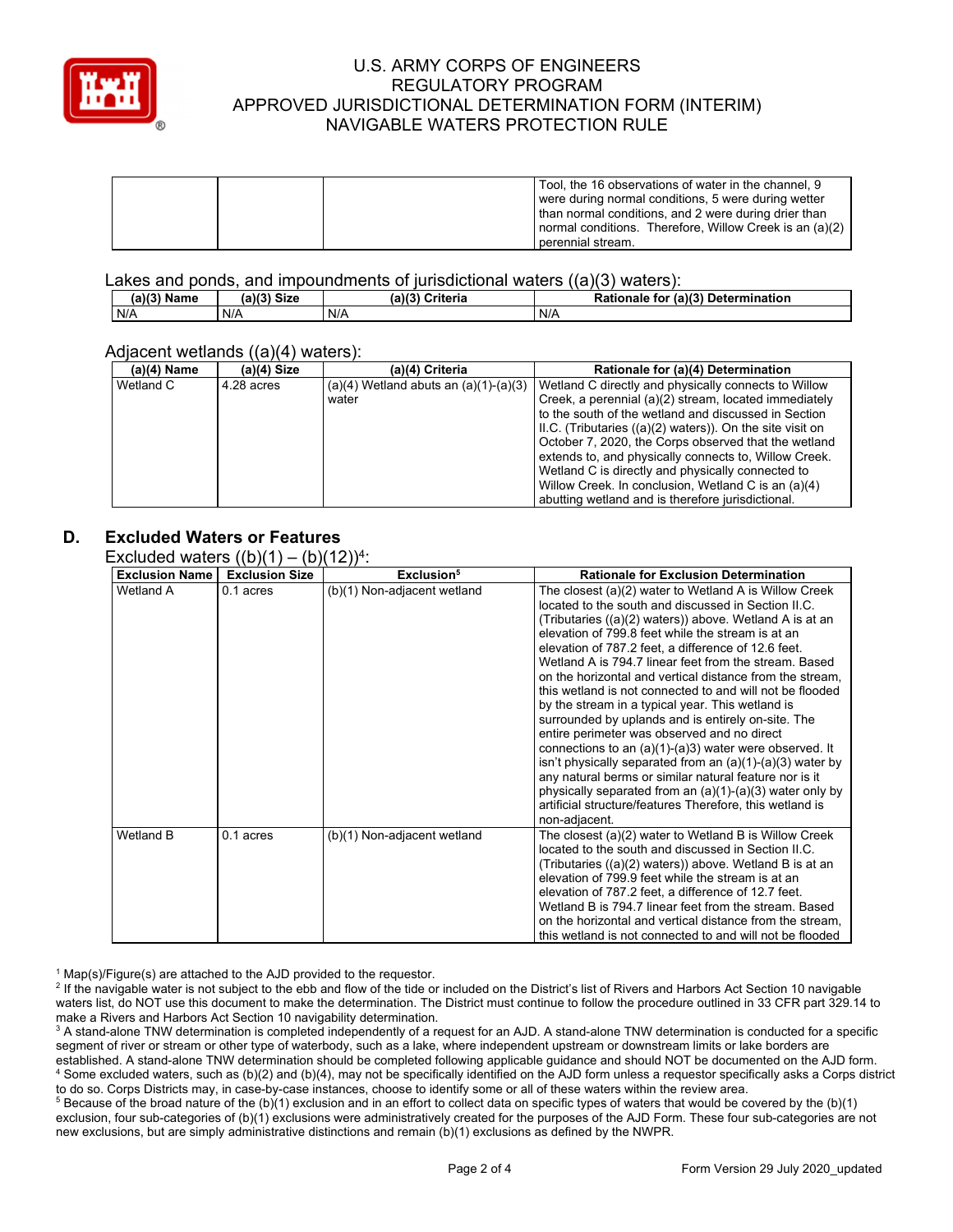

|  | by the stream in a typical year. This wetland is                   |
|--|--------------------------------------------------------------------|
|  | surrounded by uplands and is entirely on-site. The                 |
|  | entire perimeter was observed and no direct                        |
|  | connections to an $(a)(1)-(a)3)$ water were observed. It           |
|  | $\sin$ isn't physically separated from an $(a)(1)-(a)(3)$ water by |
|  | any natural berms or similar natural feature nor is it             |
|  | physically separated from an $(a)(1)-(a)(3)$ water only by         |
|  | artificial structure/features Therefore, this wetland is           |
|  | non-adiacent.                                                      |

## **III. SUPPORTING INFORMATION**

- **A. Select/enter all resources** that were used to aid in this determination and attach data/maps to this document and/or references/citations in the administrative record, as appropriate.
	- **\_X\_** Information submitted by, or on behalf of, the applicant/consultant: Wetlands Investigation (Flickinger Geoservices Group, Ltd., 9/28/2020)
		- This information is sufficient for purposes of this AJD. Rationale: N/A
		- Data sheets prepared by the Corps: Title(s) and/or date(s).
	- Photographs: Aerial (See list of photographs with source and date in Section III.B.)
	- **\_X\_** Corps Site visit(s) conducted on: October 7, 2020
	- **\_\_\_** Previous Jurisdictional Determinations (AJDs or PJDs): ORM Number(s) and date(s).
	- **\_X\_** Antecedent Precipitation Tool: provide detailed discussion in Section III.B.
	- USDA NRCS Soil Survey: https://websoilsurvey.nrcs.usda.gov/app/WebSoilSurvey.aspx (site accessed 10/5/2020)
	- **\_X\_** USFWS NWI maps: https://www.fws.gov/wetlands/data/\_Mapper-Terms-and-Conditions.html (site accessed 4/5/21)
	- **\_X\_** USGS topographic maps: https://ngmdb.usgs.gov/topoview/viewer/#4/40.00/-100.00 (site accessed on 4/5/21)

| Data Source (select)       | Name and/or date and other relevant information |  |  |  |
|----------------------------|-------------------------------------------------|--|--|--|
| <b>USGS Sources</b>        | N/A                                             |  |  |  |
| <b>USDA Sources</b>        | N/A.                                            |  |  |  |
| <b>NOAA Sources</b>        | N/A.                                            |  |  |  |
| <b>USACE Sources</b>       | N/A.                                            |  |  |  |
| State/Local/Tribal Sources | N/A.                                            |  |  |  |
| <b>Other Sources</b>       | N/A.                                            |  |  |  |

#### **Other data sources used to aid in this determination:**

B. **Typical year assessment(s):** The APT pulls precipitation data from NOAA's Daily Global Historical Climatology Network. The APT evaluates normal precipitation conditions based on the three 30-day

 $^1$  Map(s)/Figure(s) are attached to the AJD provided to the requestor.<br><sup>2</sup> If the navigable water is not subject to the ebb and flow of the tide or

<sup>&</sup>lt;sup>2</sup> If the navigable water is not subject to the ebb and flow of the tide or included on the District's list of Rivers and Harbors Act Section 10 navigable waters list, do NOT use this document to make the determination. The District must continue to follow the procedure outlined in 33 CFR part 329.14 to make a Rivers and Harbors Act Section 10 navigability determination.

 $^3$  A stand-alone TNW determination is completed independently of a request for an AJD. A stand-alone TNW determination is conducted for a specific segment of river or stream or other type of waterbody, such as a lake, where independent upstream or downstream limits or lake borders are established. A stand-alone TNW determination should be completed following applicable guidance and should NOT be documented on the AJD form. 4 Some excluded waters, such as (b)(2) and (b)(4), may not be specifically identified on the AJD form unless a requestor specifically asks a Corps district to do so. Corps Districts may, in case-by-case instances, choose to identify some or all of these waters within the review area. 5

 $5$  Because of the broad nature of the (b)(1) exclusion and in an effort to collect data on specific types of waters that would be covered by the (b)(1) exclusion, four sub-categories of (b)(1) exclusions were administratively created for the purposes of the AJD Form. These four sub-categories are not new exclusions, but are simply administrative distinctions and remain (b)(1) exclusions as defined by the NWPR.